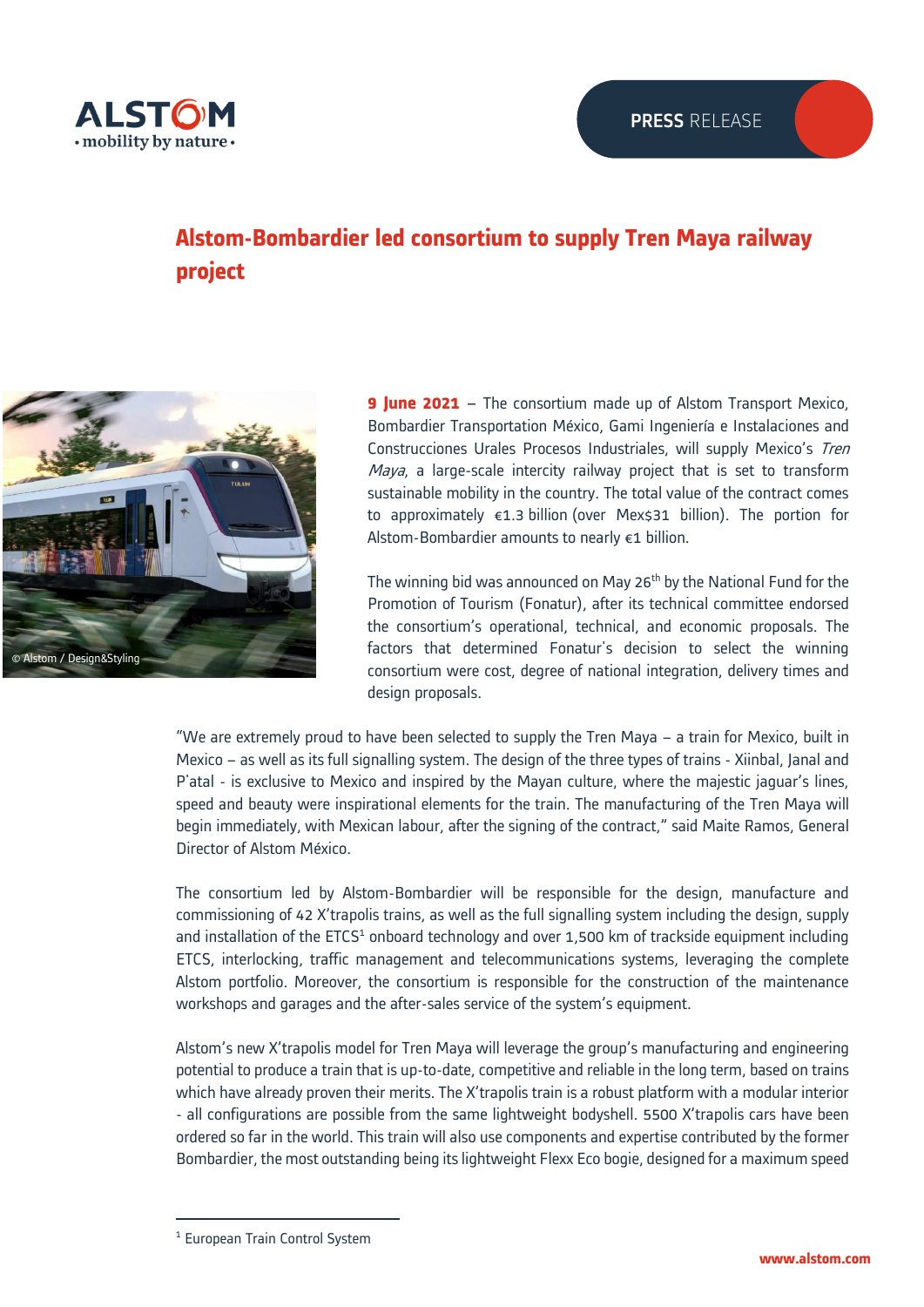

of 176 km/h. More than 8,300 units of the same bogie model have been ordered or delivered to date in countries including Saudi Arabia, Sweden, Norway, Germany, and most notably in the United Kingdom.

The consortium will offer the X'trapolis in three distinct configurations: the first in a flexible and comfortable standard service set-up (Xiinbal); the second prioritising restaurant cars (Janal); and the last in long-distance sleeper configuration (P'atal). All versions offer passengers ample legroom at their seats and plenty of space to move around. Passengers will have more than enough room to store their luggage, with overhead racks borrowed from Alstom's intercity train Coradia, and vertical racks in each car. Since the floor is flat throughout, passengers with reduced mobility will have full liberty of movement. In the X'trapolis, passengers will benefit from high-performance HVAC and wide windows onto the breath-taking scenery of the Maya region.

Alstom is a major supplier of onboard and trackside ETCS equipment, representing 70% of the world's onboard rail systems in service and 18,000 kilometres of track worldwide and bringing significant advantages in terms of maintenance cost savings, safety, reliability, punctuality and traffic capacity.

Tren Maya is a comprehensive 1,525-kilometre mobility project that aims to develop and connect the southeast of the country with the Yucatán Peninsula, and will be a great boost to mobility and economic growth in this region of Mexico. Overall, the project will generate 4,500 direct and 7,500 indirect jobs, which will generate significant economic development for the community. Alstom will manufacture the 42 trains at its Ciudad Sahagún Hidalgo plant.